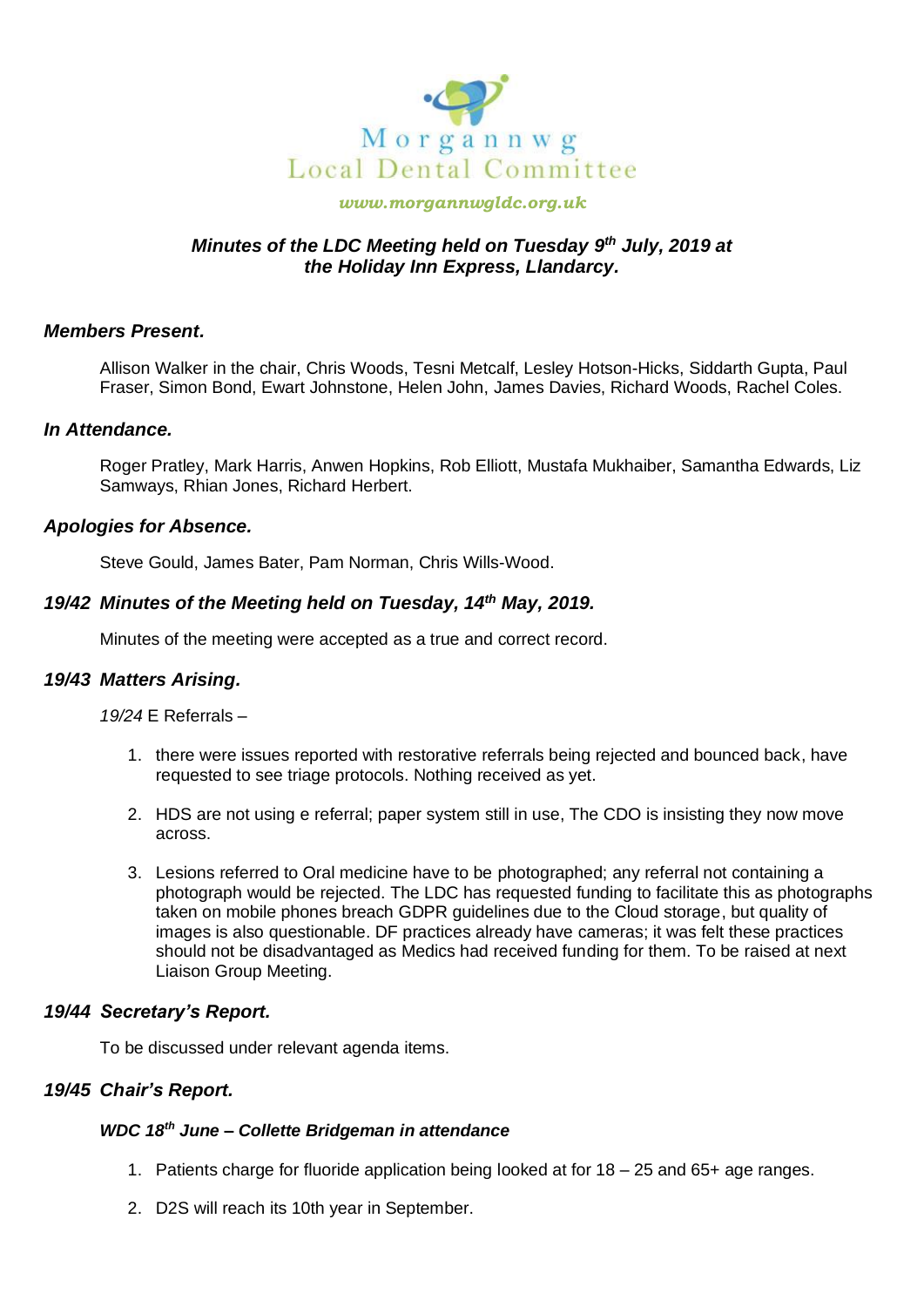- 3. There were now 94 practices taking part in contract reform in Wales.
- 4. The all Wales Citizens Voice Body will replace The Community Health Council in 2 years.
- 5. Less than half the Cardiff Graduates would be staying in Wales this year.

### *Orthodontic MCN*

- 1. DWSI's were being encouraged to have more contact with Orthodontic consultants.
- 2. BPE examinations were being looked at in orthodontics.
- 3. It was felt the addition of waiting list times to e referral system would be helpful.

## *Oral Surgery South West Wales 24th June*

This had been the first meeting, hoping to set up service similar to Swansea Bay HB; there was no representative from Hywel Dda HB.

An email had been circulated to all GDPs from Sarah Dunstan regarding common themes from HIW visits this year. GDPs to respond and confirm compliance by  $1<sup>st</sup>$  August 2019.

# *19/46 Treasurer's Report and LDC Finance.*

| The balances now stood at:- | Current account £508.47   |
|-----------------------------|---------------------------|
|                             | Deposit account £27638.64 |

Following Bridgend practices moving across Health Boards the same amount of levy has continued to be collected from the Swansea and NPT contracts. This has meant a monthly increase to the practices.

# *19/47 Delegates' Reports.*

**WGDPC** 21<sup>st</sup> June 2019 emailed to all members previously.

**Orthodontics** a report was emailed to The Secretary

- 1. There were no problems with surgical cases going through Parkway.
- 2. With the introduction of e referral, the orthodontic providers now only see the urgent referrals online to triage and have no idea of referral numbers.
- 3. Waiting times for new patients are increasing, this is largely due to patients in the system placed under review that are now ready for treatment.

# *19/48 Discussion on UDA uplift of £25 and DDRB uplift.*

This paper had been emailed to all members previously

There had been considerable confusion around the UDA uplift and the subsequent DDRB uplift of 2.77%. It was widely felt the non-addition of the 2.77% uplift was wholly unfair and that practices shouldn't have to wait until 2020 to have this added to their contract value. Practices had worked very hard to fulfil the criteria stipulated by the HB and they believe they are being treated unfairly. It was suggested the 2.77% could be applied as a reduction in UDAs therefore reducing the target as opposed to increasing the rate.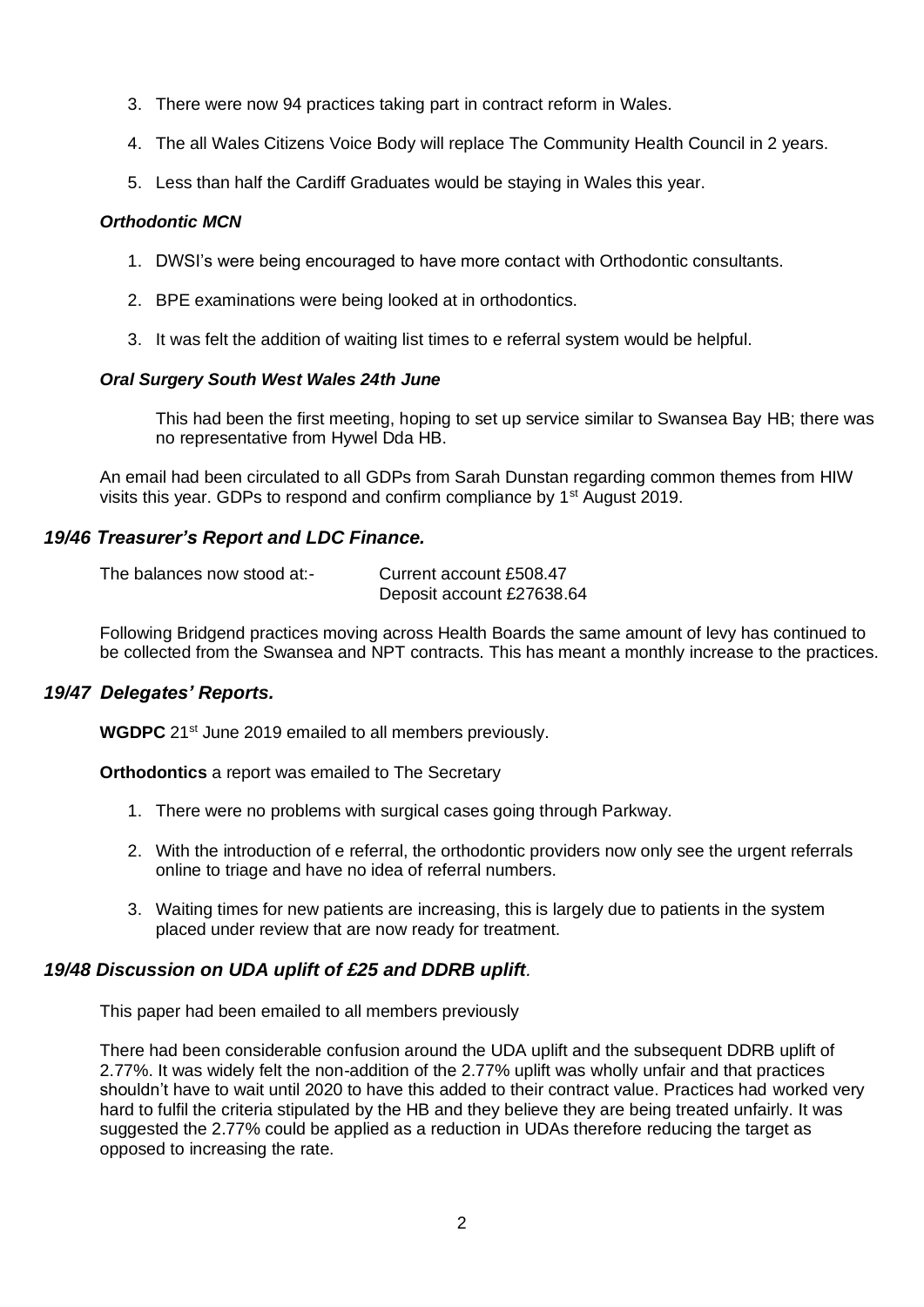Contract reform practices in Cwm Taf would receive £25 per uda going forward with none of the original criteria attached to this.

LDC to write to HB to state this whole process was difficult to understand, was felt to be unfair and needs to be reconsidered. As next week's Liaison Group meeting had been cancelled, this would give HB plenty of time to prepare answers for the next meeting.

### *19/48 Oral Medicine SLA –Expressions of Interest*

An Oral surgery SLA was to go out to tender it was hoped to be up and running by September2019 although no fees had yet been agreed. HDS were hopeful to get 2000 non-urgent oral medicine referrals seen in primary care. This was to include biopsies suitable for primary care, anything seen as serious would be seen at Max Fax.

The aim was for an acknowledgment of a referral to be received within 5 days, offer an appointment within 10 days and the patient to be seen within 30 days. The issue of blood tests was raised as this is necessary for some conditions; clarification was needed whether or not these would have to be requested by a GP. GDPs would not have access to software to receive blood test results

Furthermore, it had been stated that photographs of lesions would be required with oral medicine referrals. It was stated that GP practices had been financed for this requirement for dermatology referrals.

LDC to write to HB regarding the need for and finance for oral cameras and clarification on process for blood tests.

#### *19/49 DFT allocation to West Wales Scheme*

.

Richard Herbert attended the meeting to explain how the scheme is not going to be filled this year, what the Deanery is doing to attempt to raise the numbers, and what attempts are being made to minimise the effects on training practices.

1. In 25 years the scheme has never failed to be filled, of the 17 DF in round 2 none of them were prepared to go to West Wales.

2. an emergency email was sent last week to all ES on West Wales scheme offering to move 2 practices from Swansea Bay HB to an alternative scheme. Four practices responded in time and 2 were moved, one to Central and one to Glamorgan, one place had been taken from both PTRC and Porth.

3.There were now 11 places for 5 DFTs.

4. there were 10 schemes in the UK in the same position and a National recruitment process was looking unlikely.

5. Deans of Dental schools had been approached and so far there were 5 expressions of interest with 4 coming from Dublin. A mini MES was being looked at to facilitate this.

6. WG being asked how they propose to keep training practices on board for next year as the numbers will be up. Suggested leaving the service cost within the practice therefore the practice would then need to perform 1820 UDAs and with recruitment in general at an all-time low in Wales this could prove difficult.

7. the possibility of joining the Therapy training scheme for this year was suggested as an option.

8. A National strategy – work force planning needs to be in place.